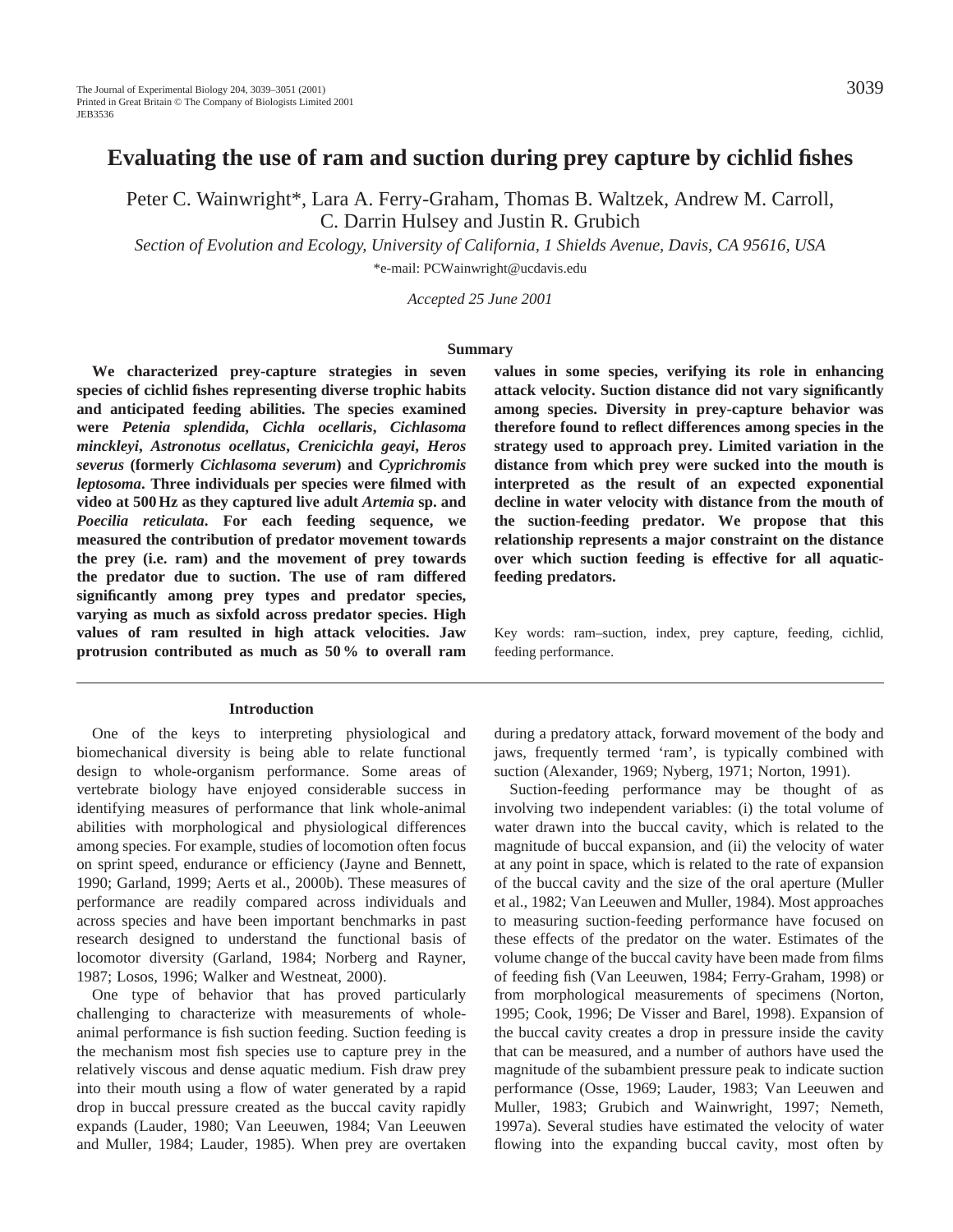visualizing the motion of particles suspended in front of the feeding fish (Muller and Osse, 1984; Van Leeuwen, 1984; Lauder and Clark, 1984; Ferry-Graham and Lauder, 2001). Since the forces that move the prey increase with water velocity, the flow of water entering the mouth is potentially useful as a measure of suction-feeding performance. Suction pressure and water velocity are expected to be positively related since, for a given fish, it is expected that strikes generating greater suction pressure should induce higher water velocity and, thus, greater drag on the prey (Muller and Osse, 1984; Van Leeuwen and Muller, 1984).

The volume change of the buccal cavity, the buccal pressure and the induced water velocity are proximate measures of suction-feeding performance. They are measures of the mechanical effects of the fish feeding mechanism on the water. However, they do not evaluate the interaction between predator and prey, an important element of suction-feeding performance. Thus, an alternative approach to measuring performance in suction feeding, suggested initially by Norton and Brainerd (Norton and Brainerd, 1993), is to measure the influence of the predator on the prey by recording the distance that the prey is drawn towards the predator during the strike. This is an integrated measure of suction-feeding performance because this variable will be influenced by total volume of water drawn in, the buccal pressure and the induced water velocity as well as the timing of the strike relative to the position of the prey. In this paper, we adopt this latter measure of suction-feeding performance and evaluate it in a comparative study of the relationship between the use of ram and suction in predatory cichlids.

A recent paradigm in fish feeding functional morphology is that species differ in the relative emphasis that they place upon ram and suction in closing the distance between themselves and their prey. Further, this variation is believed to be a major axis of ecomorphological diversification with consequences for jaw size and shape and the mechanical design of the feeding



Fig. 1. The ram–suction space illustrating the potential combinations of predator movement towards the prey (ram distance) and suctioninduced prey movement towards the predator (suction distance) used to close the distance between aquatic predator and prey. This study addresses the occupation of this feeding strategy space by seven species of cichlid fishes.

apparatus (Liem, 1980; Norton and Brainerd, 1993; Norton, 1995; Wainwright and Richard, 1995). In the present study, we assess ram and suction performance in seven species of predatory cichlids that vary widely in their anticipated preycapture abilities. We envision a two-dimensional ram–suction space within which the prey-capture strategies of fish predators have diversified (Fig. 1), and our primary purpose in this study was to explore the nature of the cichlid radiation into this space using a preliminary sample of seven species. We focus on three major questions. (i) Are there combinations of ram and suction that these cichlids do not display, or are all regions of this space occupied? (ii) Are ram and suction highly correlated or largely independent of each other at intra- and interspecific levels? (iii) Does the distance from which prey are drawn into the mouth appear to work well as a measure of suction-feeding performance?

### **Materials and methods**

The kinematics of prey capture was studied in seven cichlid species: *Petenia splendida* Guenther, *Cichla ocellaris* Schneider, *Cichlasoma minckleyi* Kornfield and Taylor, *Astronotus ocellatus* Agassiz, *Crenicichla geayi* Pellegrin, *Heros severus* Heckel (formerly *Cichlasoma severum*) and *Cyprichromis leptosoma* Scheuermann (Table 1; Fig. 2). All are native to Central and South America except *Cyprichromis*

Table 1. *Specimens and sample sizes used in the analyses*

| Predator species       | Standard<br>length<br>(cm) | Number<br>of brine<br>shrimp strikes | Number of<br>guppy strikes |
|------------------------|----------------------------|--------------------------------------|----------------------------|
| Petenia splendida      | 7.5                        | 9                                    | 6                          |
|                        | 7.6                        | 6                                    | 7                          |
|                        | 6.9                        | 12                                   | 5                          |
| Cichla ocellaris       | 7.2                        | 15                                   | 5                          |
|                        | 7.8                        | 15                                   | $\overline{4}$             |
|                        | 7.6                        | 15                                   | 5                          |
| Astronotus ocellatus   | 6.6                        | 13                                   | 5                          |
|                        | 6.7                        | 19                                   | 5                          |
|                        | 6.5                        | 15                                   | $\overline{4}$             |
| Crenicichla geayi      | 8.8                        | 16                                   | 4                          |
|                        | 8.3                        | 18                                   | 5                          |
|                        | 7.6                        | 15                                   | 4                          |
| Cichlasoma minckleyi   | 7.0                        | 15                                   | 5                          |
|                        | 6.9                        | 13                                   | 6                          |
|                        | 8.2                        | 14                                   | 4                          |
| Heros severus          | 7.8                        | 15                                   | <b>NA</b>                  |
|                        | 8.2                        | 14                                   | 5                          |
|                        | 8.8                        | 13                                   | <b>NA</b>                  |
| Cyprichromis leptosoma | 5.4                        | 14                                   | $\overline{4}$             |
|                        | 5.2                        | 15                                   | $\overline{4}$             |
|                        | 4.2                        | 12                                   | NA                         |
|                        |                            |                                      |                            |

NA, not applicable.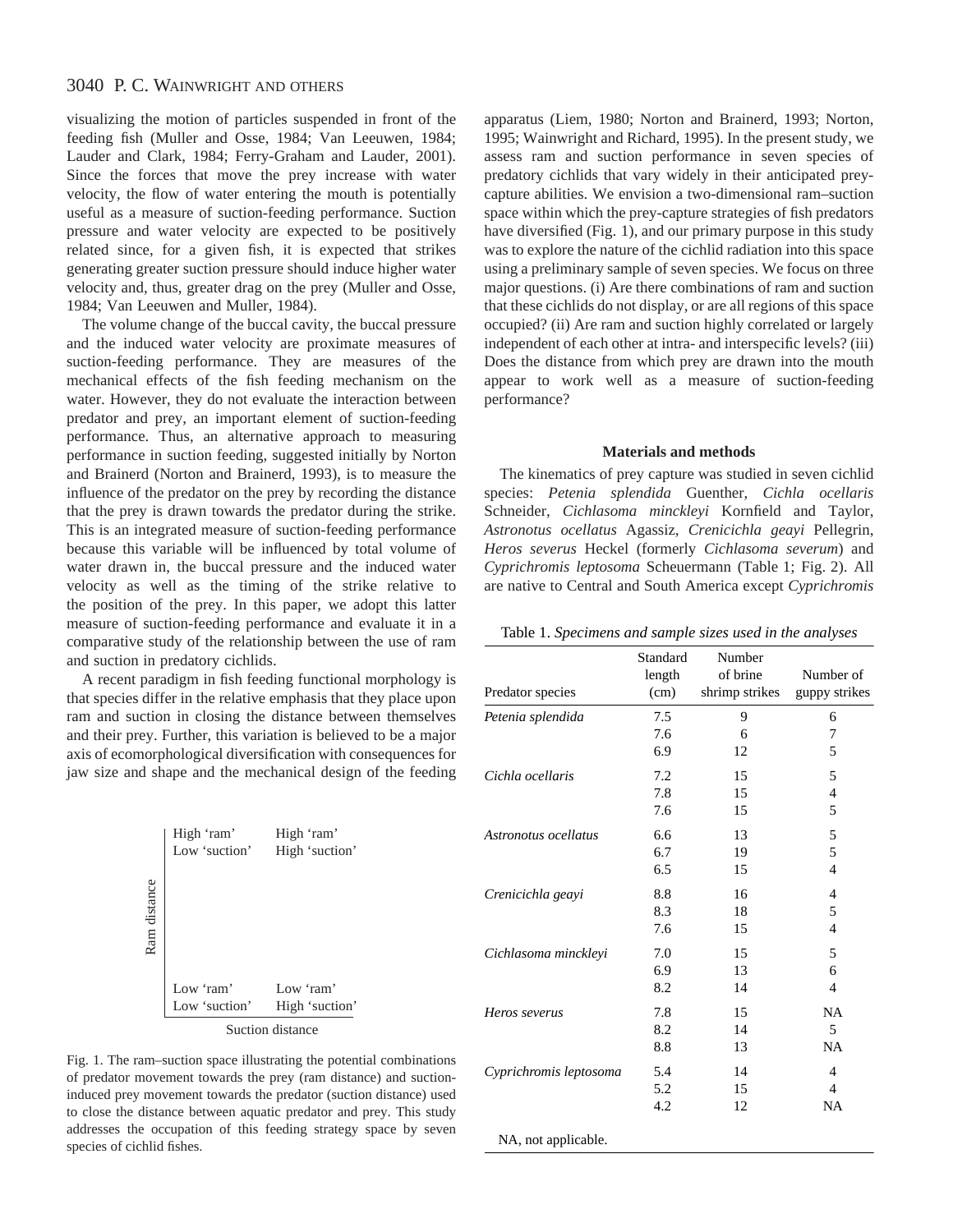

Fig. 2. Diagrams of the seven study species, illustrating overall patterns of body form. (A) *Petenia splendida*, (B) *Cichla ocellaris*, (C) *Astronotus ocellatus*, (D) *Crenicichla geayi*, (E) *Cichlasoma minckleyi*, (F) *Heros severus* and (G) *Cyprichromis leptosoma*. See Materials and methods for a discussion of the feeding biology of each species.

*leptosoma*, which is African. These species include some of the most piscivorous cichlids found in South America and other species that feed on much smaller, less active prey. Furthermore, we included *Cichla ocellaris* and *Heros severus* in this study because previous research has shown that they differ markedly in the ability to generate buccal pressure during prey capture (Norton and Brainerd, 1993). *Petenia splendida* is a lake-dwelling piscivore (Koenings, 1989; Conkel, 1993), with unusually protrusible jaws. *Cichla ocellaris* is a large-mouthed piscivore (Lowe-McConnell, 1969; Norton and Brainerd, 1993; Winemiller et al*.*, 1997). *Astronotus ocellatus* feeds on aquatic insects and fishes (Winemiller, 1990). Like other member of the genus, *Crenicichla geayi* is an active predator of elusive arthropods and fishes (Lowe-McConnell, 1991; Sabino and Zuanon, 1998). There are two forms of *Cichlasoma minckleyi*; the diet of the papilliform morph that we studied is apparently more representative of the genus (Kornfield and Koehn, 1975; Liem and Kaufman, 1984) and is dominated by plant material (Kornfield et al*.*, 1982) and benthic invertebrates (Lowe-McConnell, 1991; Conkel, 1993). *Heros severus* is associated with densely vegetated areas and feeds on small invertebrates and plant material (Lowe-McConnell, 1969; Merigoux et al*.*, 1998). *Cyprichromis leptosoma* is an open-water zooplanktivore from Lake Tanganyika (Ribbink, 1991; Watanabe, 2000).

Three individuals of each species were filmed feeding on two prey types: living adult *Artemia* sp., or brine shrimp, a nonelusive but mobile prey, and live *Poecilia reticulata*, or guppies, a larger and more elusive prey. Individuals were housed and filmed at  $27\pm2$  °C in 1001 aquaria at the University of California, Davis. Video sequences were recorded at

500 images s−<sup>1</sup> with a NAC Memrecam ci digital system with illumination from two or three 600 W flood lights. Distances in the images were scaled by recording an image of a ruler placed in the field of view with the same zoom factor used when recording feeding sequences. Fish were offered one or a few items of prey at a time and were allowed to feed until satiated. Filming generally occurred over a 3–5 day period for each individual.

To quantify movement of the prey and the predator, we analyzed images from the video sequences using NIH Image for Macintosh, Scion Image for PC or Didge for PC (A. Cullum, University of California Irvine). We determined the *x*,*y* coordinates of four landmarks at the onset of each sequence: (i) the anterior tip of the premaxilla (upper jaw); (ii) the anterior tip of the dentary (lower jaw); (iii) the anteriormost margin of the orbit (a reference point); and (iv) the estimated center of mass of the prey item. These landmarks were tracked through four discrete points in time: (i) the onset of slow mouth opening, defined as the time at which an opening movement of the lower jaw could be detected; (ii) the onset of fast mouth opening, defined as the frame prior to the one in which the mouth began to open rapidly; (iii) the time of peak gape, defined as the time at which the straight-line distance between the tips of the upper and lower jaws first reached its maximum; and (iv) the time of prey capture, defined as the frame immediately prior to the one in which the center of mass of the prey crossed the boundary formed by a line drawn between the tips of the open upper and lower jaws. Between 6 and 19 brine shrimp feeding sequences were analyzed from each individual. For the individuals that would eat guppies, four or five guppy sequences were analyzed (Table 1). We analyzed only sequences in which a lateral view of the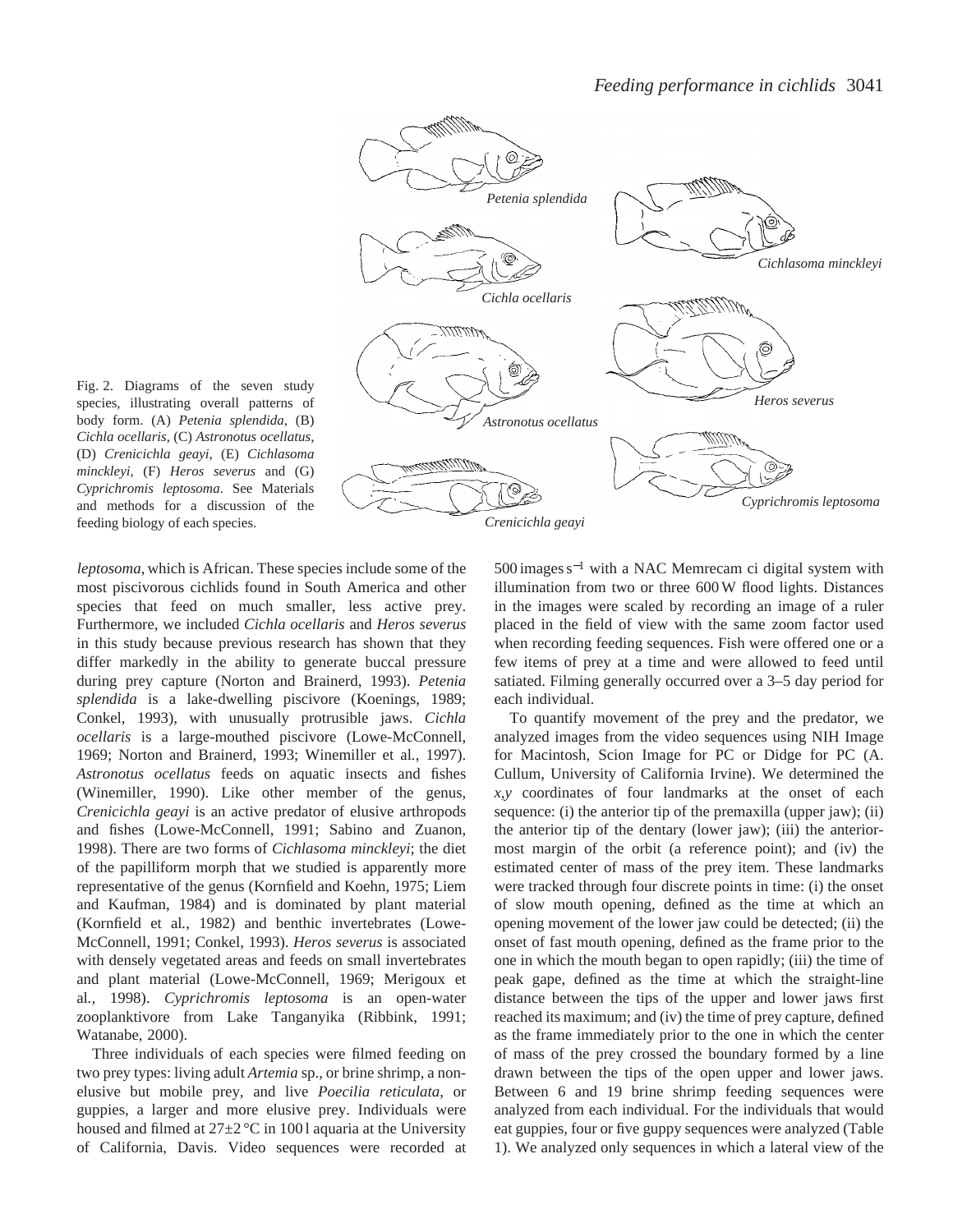fish could clearly be seen in the image and the fish was perpendicular to the camera.

Changes in the positions of the four points were used to calculate several variables that characterized movements of the predator and prey. Each set of variables was calculated under two conditions: with the onset of slow mouth opening defined as time zero, *t*0, and with the onset of fast mouth opening defined as *t*0. The time of capture (*t*capture) was determined relative to both measures of *t*0, and the following displacement variables were calculated: (i) predator–prey distance, the distance between the predator and the prey at *t*0; (ii) suction distance, the distance moved by the prey towards the predator from  $t_0$  to  $t_{\text{capture}}$  (note that this is often referred to as  $D_{\text{prev}}$ ; Norton and Brainerd, 1993); (iii) ram distance (often referred to as *D*predator), the distance moved towards the prey by the predator including the contribution of upper jaw protrusion, measured at the tip of the upper jaw, from *t*0 to *t*capture; (iv) ram distancebody, the distance moved towards the prey item by the predator's body, measured at the orbit, from *t*0 to *t*capture. Suction and ram variables were also used to calculate the ram–suction index (RSI; Norton and Brainerd, 1993): (suction distance minus ram distance)/(ram distance plus suction distance). In addition, we determined gape at prey capture, peak gape during the strike, jaw protrusion at prey capture and the time between *t*capture and *t*peak gape.

A two-factor nested analysis of variance (ANOVA) was performed using Systat v. 9.0. Prey type and predator species were crossed factors, with individual nested within the predator species effect. A full model incorporating the interaction terms prey type  $\times$  predator species and prey type  $\times$ individual[predator species] was used. *F*-ratios were estimated according to Winer et al. (Winer et al., 1991) and were calculated as follows: the fixed factor predator species was tested over individual[predator species], the fixed factor prey type was tested over the interaction term prey type  $\times$ individual[predator species], and the random factor individual[predator species] was tested over the error term. The prey type  $\times$  predator species interaction was tested over the prey type  $\times$  individual[predator species] interaction, and the prey type  $\times$  individual[predator species] interaction was tested over the error term. Significant predator species effects were further investigated using Fisher's protected least significant difference *post-hoc* analysis (PLSD). Dependent variables used in this model were suction distance, ram distance and ram distancebody. The analysis was performed for these variables estimated from both slow mouth opening (SO) and fast mouth opening (FO) to determine whether these differences in the calculations affected interpretation of the results. This same analysis was used to compare gape among species, which did not vary with SO or FO. *P*-values were adjusted table-wise for multiple tests (following Rice, 1989).

Individuals for which both brine shrimp and guppy strikes could not be obtained were dropped from the global analysis described above. This resulted in one *Cyprichromis leptosoma* being removed from the analysis and *Heros severus* being removed altogether since only one individual of that species

was able to capture both prey types. To determine how *Heros severus* compared with the other species, univariate ANOVAs were performed for the variables identified above for strikes on brine shrimp prey. All three *Cyprichromis leptosoma* were also included in this analysis. This model was a one-factor nested ANOVA with species as the main effect and individual nested within species. The species effect was tested over the nested term. To determine whether guppy strikes differed from brine shrimp strikes within *Heros severus*, a *t*-test was performed comparing strikes on the two prey types for the individual that consumed both. In these tests, *P*-values were also adjusted according to Rice (Rice, 1989).

Given significant individual effects in the two ANOVA analyses, general trends within individuals and species were also investigated using regression analysis. Trends among species, such as effects of body size on the dependent variables quantified and the relationship between suction distance and gape, were also investigated using regression analysis on means for each individual. To explore the extent to which ram and suction distance varied independently in the ram–suction space (Fig. 1), correlations were calculated for each prey type across all feeding sequences in each species.

### **Results**

During video recording sessions, fish typically responded to the presence of food by orienting their body towards the prey, followed by an approach phase and finally a strike. At the onset of the strike, the jaws began to open slowly. This was followed by a distinct increase in the rate of mouth opening signifying the onset of fast mouth opening (Fig. 3). The jaws were rapidly opened to peak gape and often protruded towards the prey as the predator continued towards the prey item (Fig. 3; Table 2). As the predator approached, the prey item moved into the buccal cavity, presumably because it was entrained in a flow of water being generated by the expanding buccal cavity (Table 3, suction distance). The timing of peak gape was variable, occurring both prior to and after *t*<sub>capture</sub> (Table 2), and was typically maintained until after the prey disappeared from view inside the mouth. Following capture, the jaws were returned to their relaxed, pre-feeding position.

Gape at *t*capture differed among predator species (*F*=9.75; d.f.=5,11; *P*=0.0007), with *Cichla ocellaris* exhibiting a significantly larger gape than that of all other species at around 1 cm (all *P*<0.01), and *Cyprichromis leptosoma* producing a 0.4 cm gape that was significantly smaller than that of all other species (all *P*<0.03). Guppies elicited wider gapes than did brine shrimp (*F*=21.7; d.f.=5,11; *P*=0.0006), with notable increases of approximately 0.3–0.4 cm seen in *Petenia splendida*, *Cichla ocellaris* and *Crenicichla geayi* (Table 2).

Suction distance and ram distance values calculated from slow opening (results not shown) gave consistently larger values than from fast opening (Table 3). None of our statistical analyses detected a species or prey type effect on suction or ram distance when these variables were estimated from slow opening (all *P*>0.08).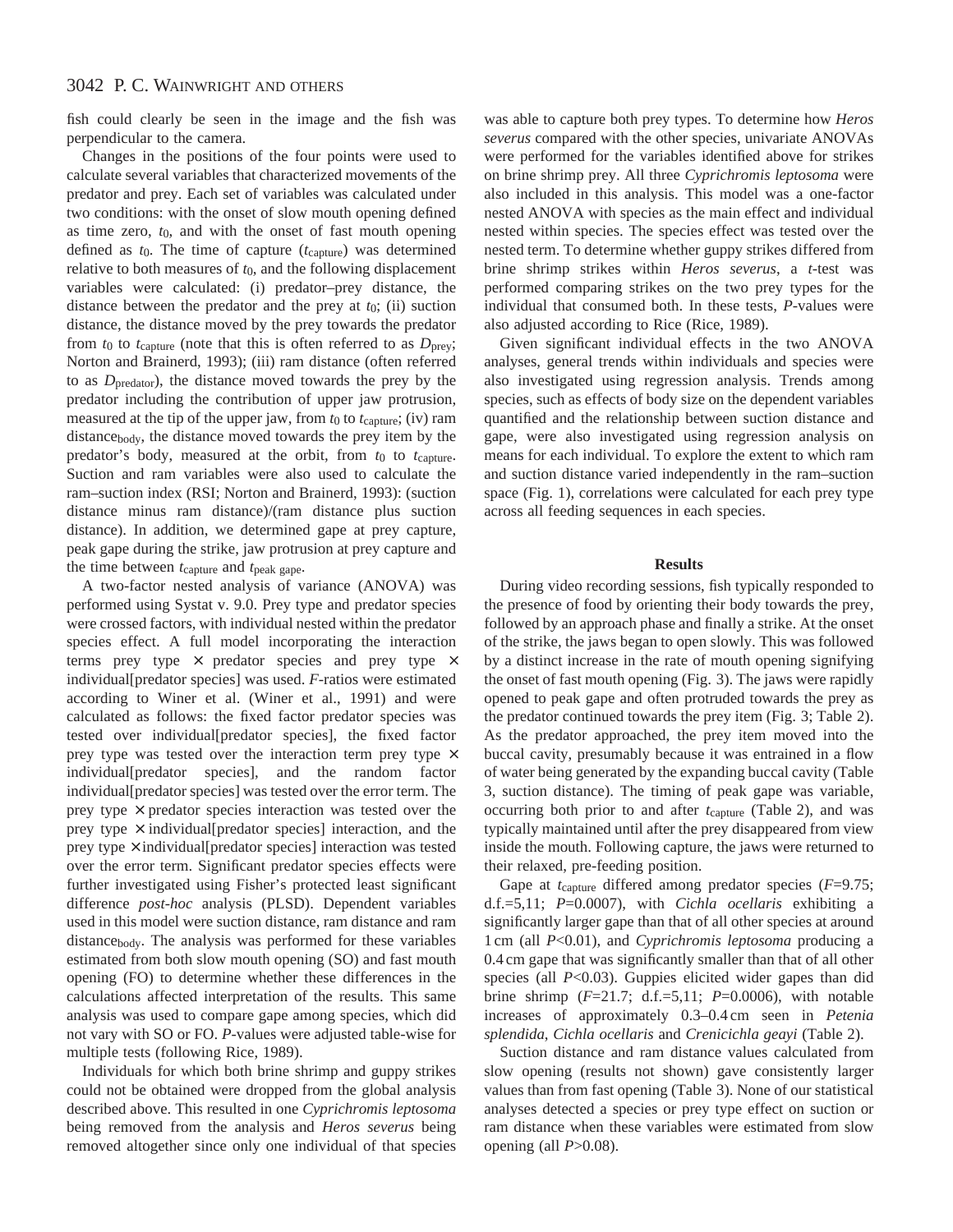

Fig. 3. Sample sequences from prey capture sequences captured on video. The four frames analyzed in each sequence are illustrated: onset of slow mouth opening, onset of fast mouth opening, peak gape distance and time of prey capture. Times shown (ms) were calculated relative to the onset of slow mouth opening. The background is a grid of 1 cm squares.

| Table 2. Kinematic displacement variables of seven cichlid species feeding on brine shrimp and guppies |  |  |
|--------------------------------------------------------------------------------------------------------|--|--|
|                                                                                                        |  |  |

|                        |               | Brine shrimp prey                    |                   |                                                  |  |
|------------------------|---------------|--------------------------------------|-------------------|--------------------------------------------------|--|
| Predator               | SL<br>(cm)    | Gape at t <sub>capture</sub><br>(cm) | Peak gape<br>(cm) | $t$ capture to $t$ <sub>peak gape</sub> *<br>(s) |  |
| Petenia splendida      | $7.3 \pm 0.2$ | $0.751 \pm 0.097$                    | $0.804 \pm 0.098$ | 0.003                                            |  |
| Cichla ocellaris       | $7.5 \pm 0.2$ | $1.106 \pm 0.025$                    | $1.168 \pm 0.036$ | 0.003                                            |  |
| Astronotus ocellatus   | $6.6 \pm 0.1$ | $0.654 \pm 0.097$                    | $0.852 \pm 0.066$ | $-0.011$                                         |  |
| Crenicichla geayi      | $8.2 \pm 0.3$ | $0.629 \pm 0.060$                    | $0.722 \pm 0.070$ | 0.009                                            |  |
| Cichlasoma minckleyi   | $7.4 \pm 0.4$ | $0.647 \pm 0.084$                    | $0.664 \pm 0.073$ | 0.000                                            |  |
| Heros severus          | $8.3 \pm 0.3$ | $0.765 \pm 0.087$                    | $0.786 \pm 0.073$ | $-0.0003$                                        |  |
| Cyprichromis leptosoma | $4.9 \pm 0.4$ | $0.398 \pm 0.009$                    | $0.416 \pm 0.010$ | 0.002                                            |  |
|                        |               |                                      | Guppy prey        |                                                  |  |
| Predator               | SL<br>(cm)    | Gape at t <sub>capture</sub><br>(cm) | Peak gape<br>(cm) | $t$ capture to $t$ <sub>peak gape</sub> *<br>(s) |  |
| Petenia splendida      | $7.3 \pm 0.2$ | $1.125 \pm 0.077$                    | $1.214 \pm 0.035$ | 0.004                                            |  |
| Cichla ocellaris       | $7.5 \pm 0.2$ | $1.393 \pm 0.140$                    | $1.428 \pm 0.152$ | 0.003                                            |  |
| Astronotus ocellatus   |               |                                      |                   |                                                  |  |
|                        | $6.6 \pm 0.1$ | $0.731 \pm 0.351$                    | $0.950 \pm 0.111$ | $\theta$                                         |  |
| Crenicichla geayi      | $8.2 \pm 0.3$ | $1.022 \pm 0.083$                    | $1.078 \pm 0.083$ | 0.0025                                           |  |
| Cichlasoma minckleyi   | $7.4 \pm 0.4$ | $0.761 \pm 0.100$                    | $0.818 \pm 0.077$ | 0.003                                            |  |
| Heros severus          | 8.8 (NA)      | $0.725$ (NA)                         | $0.767$ (NA)      | $-0.002$                                         |  |

Values are means of the three individual means (±S.E.M.).

\*Filming at 500 frames s−<sup>1</sup> provided a resolution of 0.002 s; negative values indicate that peak gape occurred before prey capture. *SL*, standard length; *t*capture, time of capture; *t*peak gape, time of peak gape; NA, not applicable.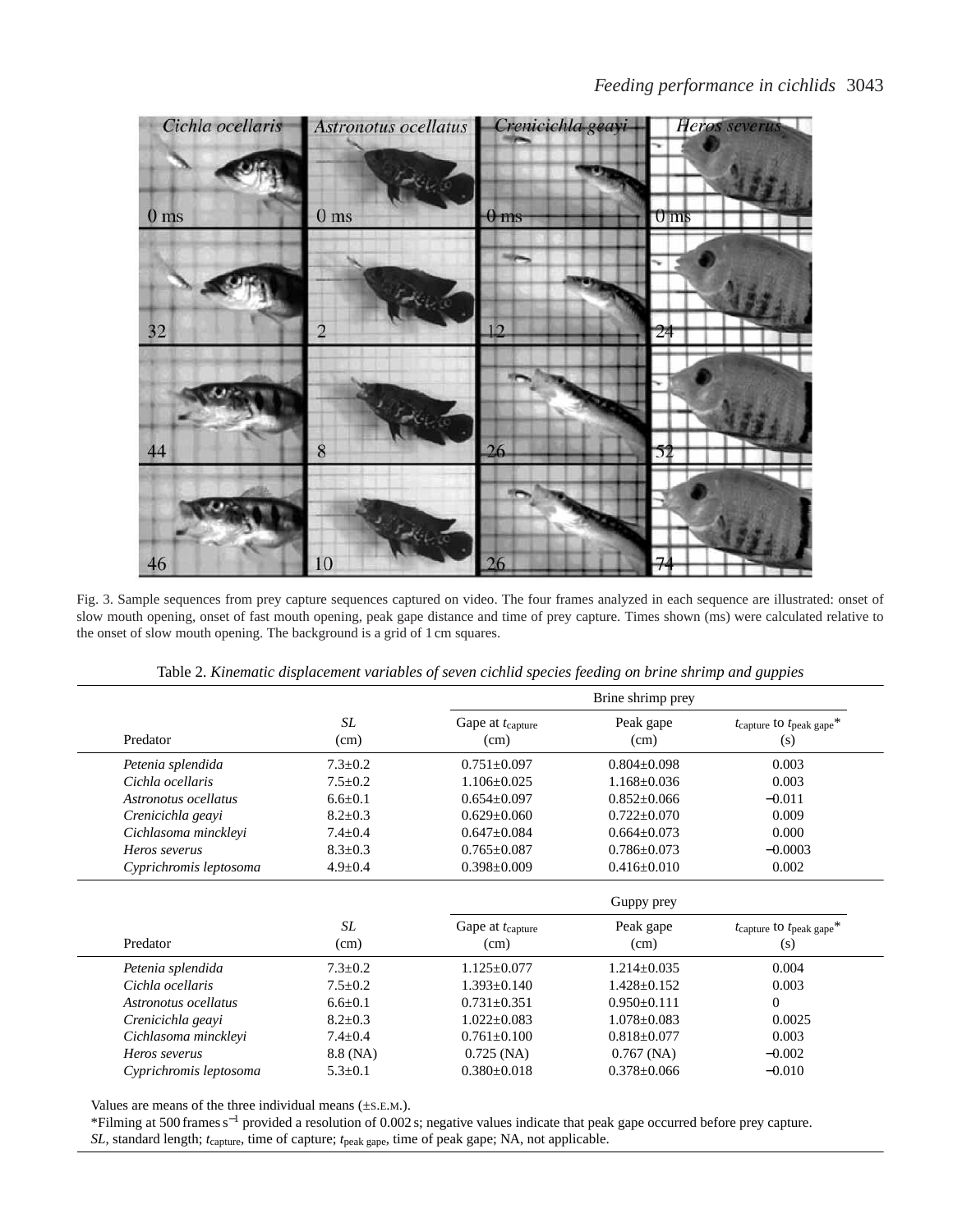|                        |                   |                          |                                   | Brine shrimp prey           |                             |                         |                 |
|------------------------|-------------------|--------------------------|-----------------------------------|-----------------------------|-----------------------------|-------------------------|-----------------|
| Predator               | SL<br>(cm)        | $t_{\rm capture}$<br>(s) | Predator-prey<br>distance<br>(cm) | Suction<br>distance<br>(cm) | Ram<br>distancebody<br>(cm) | Ram<br>distance<br>(cm) | <b>RSI</b>      |
| Petenia splendida      | $7.3 \pm 0.2$     | $0.030 + 0.006$          | $1.08 \pm 0.08$                   | $0.15 \pm 0.02$             | $0.62 \pm 0.14$             | $0.98 \pm 0.12$         | $0.73 + 0.04$   |
| Cichla ocellaris       | $7.5 \pm 0.2$     | $0.019 \pm 0.003$        | $1.11 \pm 0.09$                   | $0.28 \pm 0.03$             | $0.63 \pm 0.09$             | $0.99 \pm 0.10$         | $0.56 \pm 0.01$ |
| Astronotus ocellatus   | $6.6 \pm 0.1$     | $0.028 \pm 0.004$        | $0.80 + 0.05$                     | $0.26 \pm 0.04$             | $0.33 \pm 0.04$             | $0.49 + 0.06$           | $0.32 \pm 0.03$ |
| Crenicichla geayi      | $8.2 \pm 0.3$     | $0.025 \pm 0.007$        | $1.03 \pm 0.19$                   | $0.22 \pm 0.07$             | $0.61 \pm 0.19$             | $0.81 \pm 0.23$         | $0.53 \pm 0.06$ |
| Cichlasoma minckleyi   | $7.4 \pm 0.4$     | $0.044 \pm 0.004$        | $0.93 \pm 0.20$                   | $0.21 \pm 0.04$             | $0.46 \pm 0.18$             | $0.70 \pm 0.21$         | $0.45 \pm 0.14$ |
| Heros severus          | $8.3 \pm 0.3$     | $0.042 \pm 0.008$        | $1.08 \pm 0.13$                   | $0.27 \pm 0.06$             | $0.46 \pm 0.12$             | $0.78 \pm 0.14$         | $0.46 \pm 0.15$ |
| Cyprichromis leptosoma | $4.9 \pm 0.4$     | $0.013 \pm 0.001$        | $0.57 \pm 0.15$                   | $0.20 \pm 0.05$             | $0.20 \pm 0.09$             | $0.47 \pm 0.14$         | $0.35 \pm 0.13$ |
|                        |                   | Guppy prey               |                                   |                             |                             |                         |                 |
| Predator               | <b>SL</b><br>(cm) | $t$ capture<br>(s)       | Predator-prey<br>distance<br>(cm) | Suction<br>distance<br>(cm) | Ram<br>distancebody<br>(cm) | Ram<br>distance<br>(cm) | <b>RSI</b>      |
| Petenia splendida      | $7.3 \pm 0.2$     | $0.018 \pm 0.005$        | $1.86 \pm 0.34$                   | $0.15 \pm 0.06$             | $0.89 \pm 0.29$             | $1.86 \pm 0.48$         | $0.85 \pm 0.03$ |
| Cichla ocellaris       | $7.5 \pm 0.2$     | $0.013 + 0.001$          | $1.51 \pm 0.23$                   | $0.31 \pm 0.12$             | $1.10 \pm 0.18$             | $1.49 + 0.23$           | $0.66 \pm 0.12$ |
| Astronotus ocellatus   | $6.6 \pm 0.1$     | $0.010\pm0.002$          | $1.04 \pm 0.11$                   | $0.25 \pm 0.07$             | $0.50 \pm 0.10$             | $0.84 \pm 0.18$         | $0.54 \pm 0.09$ |
| Crenicichla geayi      | $8.2 \pm 0.3$     | $0.016 \pm 0.005$        | $1.70 \pm 0.24$                   | $0.26 \pm 0.10$             | $1.17 \pm 0.29$             | $1.51 \pm 0.33$         | $0.73 \pm 0.05$ |
| Cichlasoma minckleyi   | $7.4 \pm 0.4$     | $0.030 \pm 0.007$        | $0.83 \pm 0.19$                   | $0.26 \pm 0.02$             | $0.40 \pm 0.15$             | $0.73 \pm 0.19$         | $0.43 \pm 0.12$ |
| Heros severus          | 8.8 (NA)          | $0.008$ (NA)             | $0.78$ (NA)                       | $0.19$ (NA)                 | $0.11$ (NA)                 | $0.40$ (NA)             | $0.47$ (NA)     |
| Cyprichromis leptosoma | $5.3 \pm 0.1$     | $0.011 \pm 0.004$        | $0.42 \pm 0.13$                   | $0.23 \pm 0.07$             | $0.12 \pm 0.05$             | $0.30 \pm 0.02$         | $0.16 \pm 0.13$ |

Table 3. *Kinematic variables estimated from the time and position of the predator at the onset of fast mouth opening*

Values are means of the three individual means (±S.E.M.).

RSI, ram–suction index; *SL*, standard length;  $t_{\text{capture}}$ , time of capture; NA, not applicable.

Significant main effects of the ANOVA were detected for some of the variables estimated from fast opening and, henceforth, we refer only to results using fast opening as the reference time (Table 4). Ram distance differed among predator species  $(F=3.16; d.f.=5,11; P=0.03)$  and between prey types (*F*=12.80; d.f.=1,11; *P*=0.003). For brine shrimp feedings, the rank order of species means for ram distance and ram  $distance_{body}$  were the same (Table 4), although the contribution of jaw protrusion caused almost a doubling of ram for most species. The greatest increase was seen in *Petenia splendida* feeding on guppy prey, which had the highest ram distance at 1.86 cm (Table 3). Ram distancebody differed among predator species  $(F=3.16; d.f.=5, 11; P=0.05; Table 4)$  and between prey types (*F*=12.80; d.f.=1,11; *P*=0.004; Fig. 4). *Post-hoc* tests indicated that *Petenia splendida*, *Cichla ocellaris* and *Crenicichla geayi* had significantly larger values of ram distance<sub>body</sub> than the other species (all *P*<0.05; Table 4). However, a significant prey type effect suggests that the magnitude of this result differed between prey. Although the  $predator species \times prey type interaction term was not significant$ (Table 4), a fairly large change across prey type in ram distance was seen only in *Petenia splendida*, *Cichla ocellaris* and *Crenicichla geayi*. In addition, guppies consistently elicited a larger ram distance in *Petenia splendida*, *Cichla ocellaris*, *Astronotus ocellatus* and *Crenicichla geayi*, while a smaller ram distance was elicited in *Cichlasoma minckleyi*, *Heros severus* and *Cyprichromis leptosoma* (Fig. 5).



Fig. 4. Mean and standard errors for the seven cichlid species in the ram–suction space. Note that species varied more in ram distance than in suction distance and that the latter never exceeded 0.5 cm. All variables are calculated from the onset of fast mouth opening (see text for details). Species are as follows: (A) *Petenia splendida*; ( $\bullet$ ) *Cichla ocellaris*; ( $\Box$ ) *Astronotus ocellatus*; ( $\triangleright$ ) *Crenicichla geayi*; (4) *Cichlasoma minckleyi*; (7) *Heros severus*; (4) *Cyprichromis leptosoma*. Filled symbols indicate strikes on brine shrimp and open symbols indicate strikes on guppies.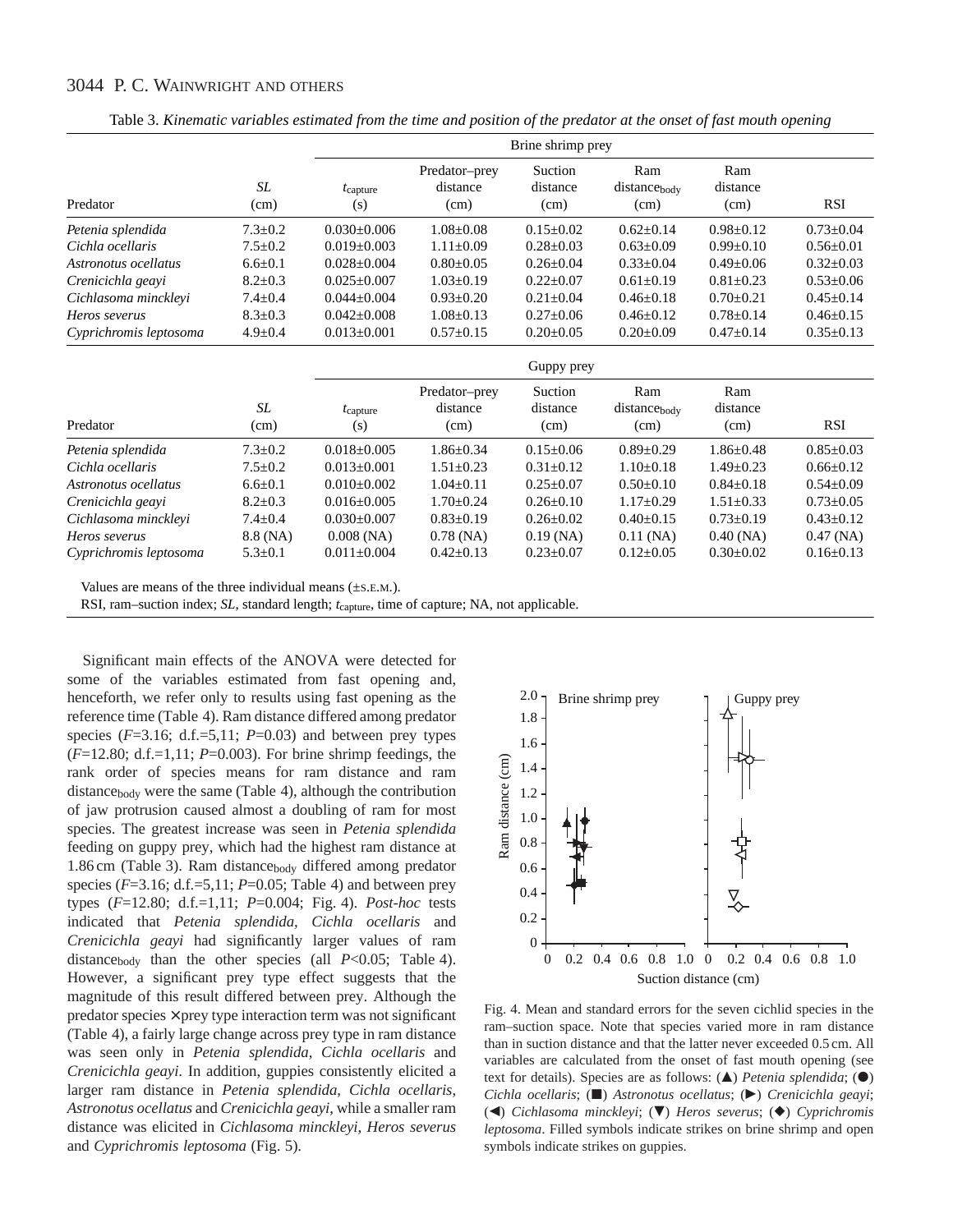| $\sim$                       |                         |              |                  |          |                           |      |  |
|------------------------------|-------------------------|--------------|------------------|----------|---------------------------|------|--|
|                              | Predator species effect |              | Prey type effect |          | Predator×Prey interaction |      |  |
| Dependent variable           | $F$ (d.f.=5.11)         |              | $F$ (d.f.=1,11)  |          | $F$ (d.f.=5.11)           |      |  |
| Suction distance             | 0.827                   | 0.56         | 0.726            | 0.41     | 0.055                     | 0.98 |  |
| Ram distance <sub>body</sub> | 3.156                   | $0.05^{*,1}$ | 12.80            | $0.004*$ | 2.110                     | 0.14 |  |
| Ram distance                 | 3.748                   | $0.03*,2$    | 14.59            | $0.003*$ | .907                      | 0.17 |  |

Table 4. *Statistical results from the main effects of the global ANOVA and post-hoc tests for suction and ram distance measured relative to onset of fast opening*

\*Significant at *P*=0.05 level after correction.

<sup>1</sup>*Post-hoc* results for ram distancebody. Lines connect species that do not differ from one another in *post-hoc* comparisons of target species against the others. The top line indicates comparisons of *Cg* with other species, the second line *Co* to other species and so on.



–––––––––––––––––––––––––––––––––––

*Ps*, *Peteria splendida*; *Cg*, *Crenicichla geayi*; *Co*, *Cichla ocellaris*; *Hs*, *Heros severus*; *Cm*, *Cichlasoma minckleyi*; *Ao*, *Astronotus ocellatus*; *Cl*, *Cyprichromus leptosoma*.

In the global analysis, suction distance did not vary among species or prey type (Table 4; all  $P > 0.41$ ; Fig. 4), nor was a relationship detected between suction distance and gape at

––––––––––––––––––––––––––––– ––––––––––––––––––––––



Fig. 5. The effect of prey type on ram distance. Species that feed on larger, more active prey in the wild (i.e. *Petenia splendida*, *Cichla ocellaris*, *Crenicichla geayi*) showed the greatest increase in ram distance when feeding on guppies, while predators of zooplankton and small insects (i.e. *Cichlasoma minckleyi*, *Heros severus*, *Cyprichromis leptosoma*) showed no prey effect or even a reversal of the trend.

*t*capture (*P*=0.28 for brine shrimp, *P*=0.65 for guppy). A trend among species did exist, however, because mean suction distance varied by approximately twofold across species for both guppy and brine shrimp data (Table 3). For guppy feedings, the lowest suction distance was seen in *Petenia splendida*, at 0.15 cm, and the highest in *Cichla ocellaris*, at 0.31 cm. Mean RSI values ranged between 0.16 and 0.85 (Table 3) and, because suction distance varied over a smaller range than ram distance, RSI was influenced mostly by differences among species in ram distance. As an indication of this, we note that the RSI was not significantly related to suction distance  $(F=0.11, d.f.=1,5; P=0.76)$ . Mean ram distance per species was positively associated with gape distance at *t*capture for both prey types (for brine shrimp, *P*=0.04; for guppy, *P*=0.016; Fig. 6). Fish standard length did not significantly affect either ram or suction distance (Fig. 7; all *P*>0.6). Significant variation among individuals was detected in all models reported in Table 4.

Ram and suction distance were only significantly correlated within *Crenicichla geayi* strikes on brine shrimp, although most values indicated a weakly positive relationship in which feeding sequences with a high ram distance also tended to have higher values of suction distance (Table 5; Fig. 8). There were no cases of significant negative correlations, although some values showed this trend (e.g.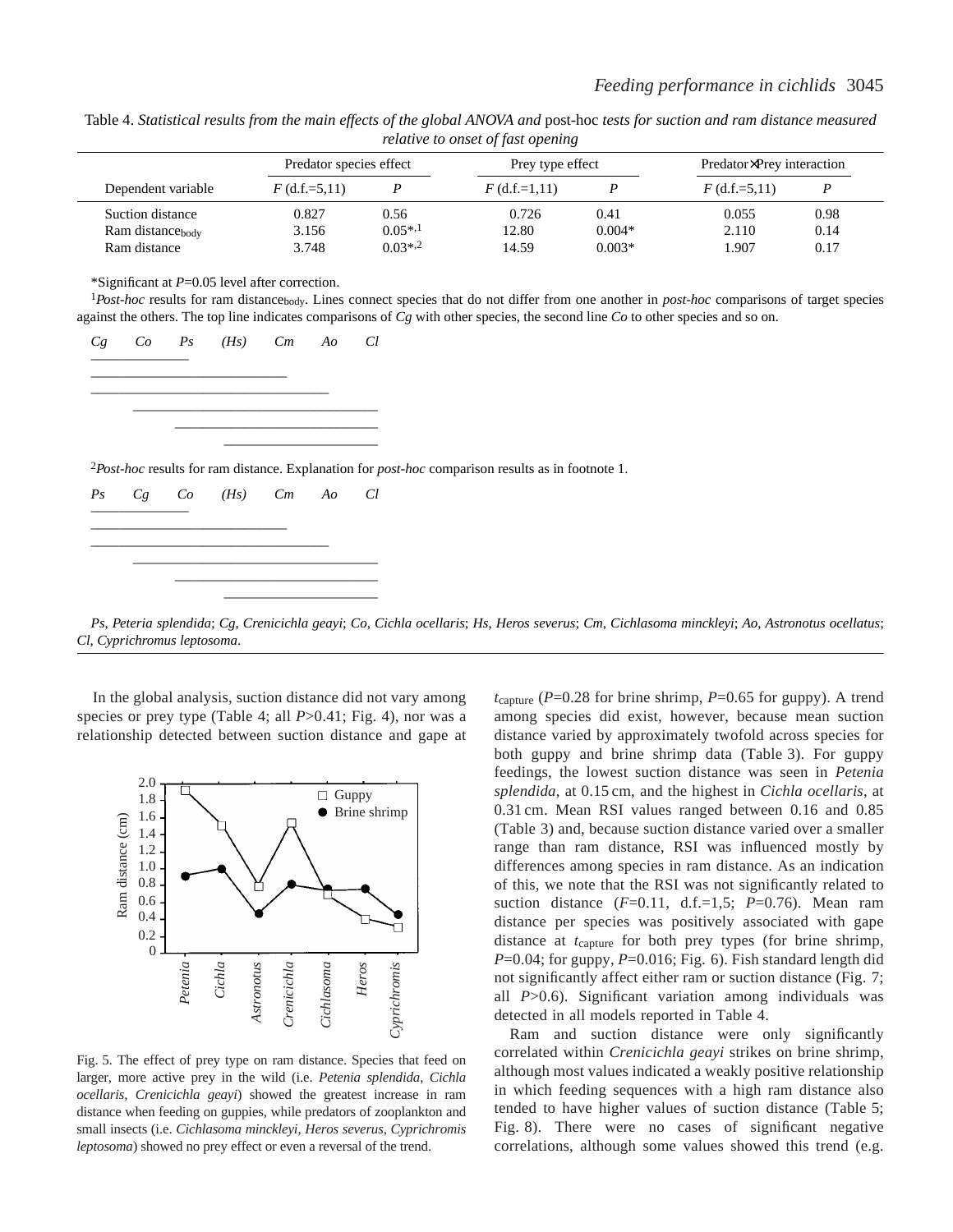

Fig. 6. Relationships between (A) ram and (B) suction distance and mouth diameter (gape at *t*<sub>capture</sub>) when feeding on guppies. Values are means for each species in the study. The regression between ram distance  $(r^2=0.72, P=0.016)$  and gape distance is significant, but that between suction distance and gape distance is not  $(r^2=0.06, P=0.65)$ . Species are as follows: ( $\triangle$ ) *Petenia splendida*; ( $\circ$ ) *Cichla ocellaris*; ( $\Box$ ) *Astronotus ocellatus*; ( $\triangleright$ ) *Crenicichla geayi*; ( $\triangle$ ) *Cichlasoma minckleyi*;  $(\nabla)$  *Heros severus*;  $(\diamond)$  *Cyprichromis leptosoma.* 

Table 5. *Correlations between ram distance and suction distance for each species feeding on the two prey*

| Cichlid taxon          | Brine shrimp prey | Guppy prey |
|------------------------|-------------------|------------|
| Petenia splendida      | 0.36              | 0.55       |
| Cichla ocellaris       | 0.31              | 0.04       |
| Astronotus ocellatus   | 0.13              | 0.56       |
| Crenicichla geavi      | $0.47*$           | 0.58       |
| Cichlasoma mincklevi   | $-0.22$           | $-0.01$    |
| Heros severus          | 0.02              | 0.92       |
| Cyprichromis leprosoma | $-0.13$           | 0.59       |

\**P*<0.05 with the sequential Bonferroni correction of Rice (Rice, 1989).

*Cyprichromis leptosoma* and *Cichlasoma minckleyi* feeding on brine shrimp).

The regression of species means of ram distance on mean attack velocity was not significant for brine shrimp feedings (*P*>0.28), but was significant for guppy feedings (Fig. 9;  $r^2$ =0.76; *P*=0.011). Ram distance was not significantly related to *t*capture (*P*>0.28).



Fig. 7. Scaling of ram distance with fish standard length (*SL*). The relationship between ram distance and *SL* is not significant  $(r^2=0.04,$ *P*=0.68). The relationship between suction distance and *SL* (not shown) was also not significant  $(r^2=0.006; P=0.77)$ . Species are as follows: (△) *Petenia splendida*; (○) *Cichla ocellaris*; (□) *Astronotus ocellatus*; ( $\triangleright$ ) *Crenicichla geayi*; ( $\triangleleft$ ) *Cichlasoma minckleyi*; ( $\triangledown$ ) *Heros severus*;  $(\Diamond)$  *Cyprichromis leptosoma.* 



Fig. 8. Samples of the complete ram and suction distance data for three cichlid species: *Petenia splendida*, *Cichla ocellaris* and *Cyprichromis leptosoma.* Different symbols refer to the different individuals in each plot. Filled symbols represent strikes on brine shrimp prey, and open symbols represent strikes on guppy prey. Note that the far right-hand region of the potential ram–suction space is not occupied by any species and that the peak values of suction distance never exceeded 1.0 cm.

#### **Discussion**

The seven taxa included in this study did not differ in suction distance. This result is surprising given that these species were selected to represent a broad diversity of feeding strategies found within the Cichlidae. However, the species did show considerable variation in the role of their movement towards the prey during the strike. Mean ram distance ranged sixfold across species when feeding on the more elusive guppies (Table 3, Table 4). Thus, we find that cichlids vary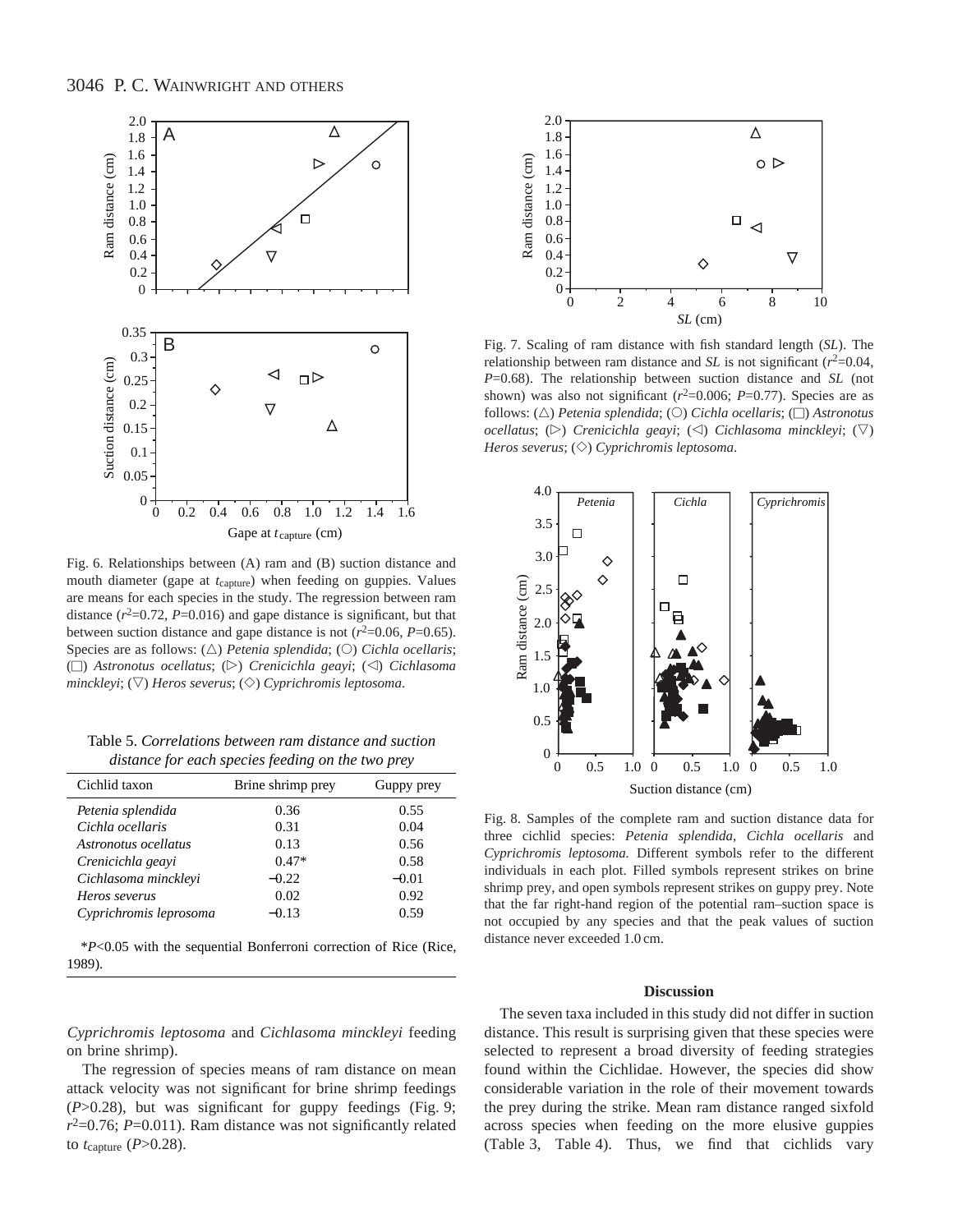

Fig. 9. Relationship between mean ram distance and mean attack velocity in seven cichlid species feeding on guppies and brine shrimp. Points plotted are the means for each species. Attack velocity was calculated as ram distance divided by time of capture (*t*capture; measured from fast mouth opening). Although species differ in  $t_{\text{capture}}$ , a significant effect of ram distance on attack velocity for guppy prey ( $r^2$ =0.76, *P*=0.011) is caused by variation in ram distance (for brine shrimp, *P*>0.05). There is no relationship between ram distance and *t*<sub>capture</sub> (*P*=0.28). Species are as follows: (A) *Petenia splendida*; (O) *Cichla ocellaris*; (D) *Astronotus ocellatus*; ( $\blacktriangleright$ ) *Crenicichla geayi*; ( $\blacktriangleleft$ ) *Cichlasoma minckleyi*; ( $\nabla$ ) *Heros severus*; ( $\bullet$ ) *Cyprichromis leptosoma*. Filled symbols indicate strikes on brine shrimp and open symbols indicate strikes on guppies.

considerably in their prey-capture strategies, but that this variation lies primarily along the ram axis, with less variation in the distance from which they draw in prey (Fig. 4).

The lack of significant interspecific variation in suction distance reveals a layer of unexpected conservation in the suction-feeding mechanics of cichlid fishes. Our result is especially striking in the light of previous findings that *Heros severus* exhibits approximately twice the buccal pressure of *Cichla ocellaris* during feeding on elusive prey, suggesting that *Heros severus* should have greater suction distance values (Norton and Brainerd, 1993). In our study, *Cichla ocellaris* had higher values of suction distance with both prey types (Table 3), although these differences were never significantly different from those found for other species. The previously described difference in the ability to generate suction pressure fits a general expectation that small-mouthed species will generate greater pressure gradients than related taxa with larger mouths (Muller and Osse, 1984; Norton, 1991; Norton and Brainerd, 1993). If the volume and rate of buccal expansion are held constant, fish that draw water through a smaller oral aperture would be expected to generate greater values of subambient pressure and a higher velocity of water flow into the mouth. A greater velocity of water at the mouth opening should result in the ability to draw prey from further away (Muller and Osse, 1984). Our study provides surprisingly little support for this expectation.

Comparative data on interspecific variation in suction distance are sparse in the literature. In the past decade, researchers reporting studies of suction distance and ram distance have typically not reported the separate measurements, but rather combine them into the ram–suction index (Norton and Brainerd, 1993). However, a recent study of butterflyfishes found no significant difference in suction distance among five species thought to differ considerably in suction-feeding ability. There was also a significant difference among species in ram distance (Ferry-Graham et al., 2001). Data presented on individual feeding sequences by Norton and Brainerd indicate minor differences between their study species in suction distance (see fig. 5 in Norton and Brainerd, 1993). We are unaware of any direct observations of large differences in suction distance among similarly sized fish species feeding on similar prey.

We propose two possible explanations for why suction distance showed such small variation among species. First, it is possible that the fish species in this study do differ in the distance from which they can draw a common prey type into their mouth, but that they did not express this ability. Our experimental protocol may not have caused these fish to exhibit their maximal capacity for this trait. Individual fish ultimately control suction distance by the timing of their suction-feeding effort relative to the position of the prey item. Variation among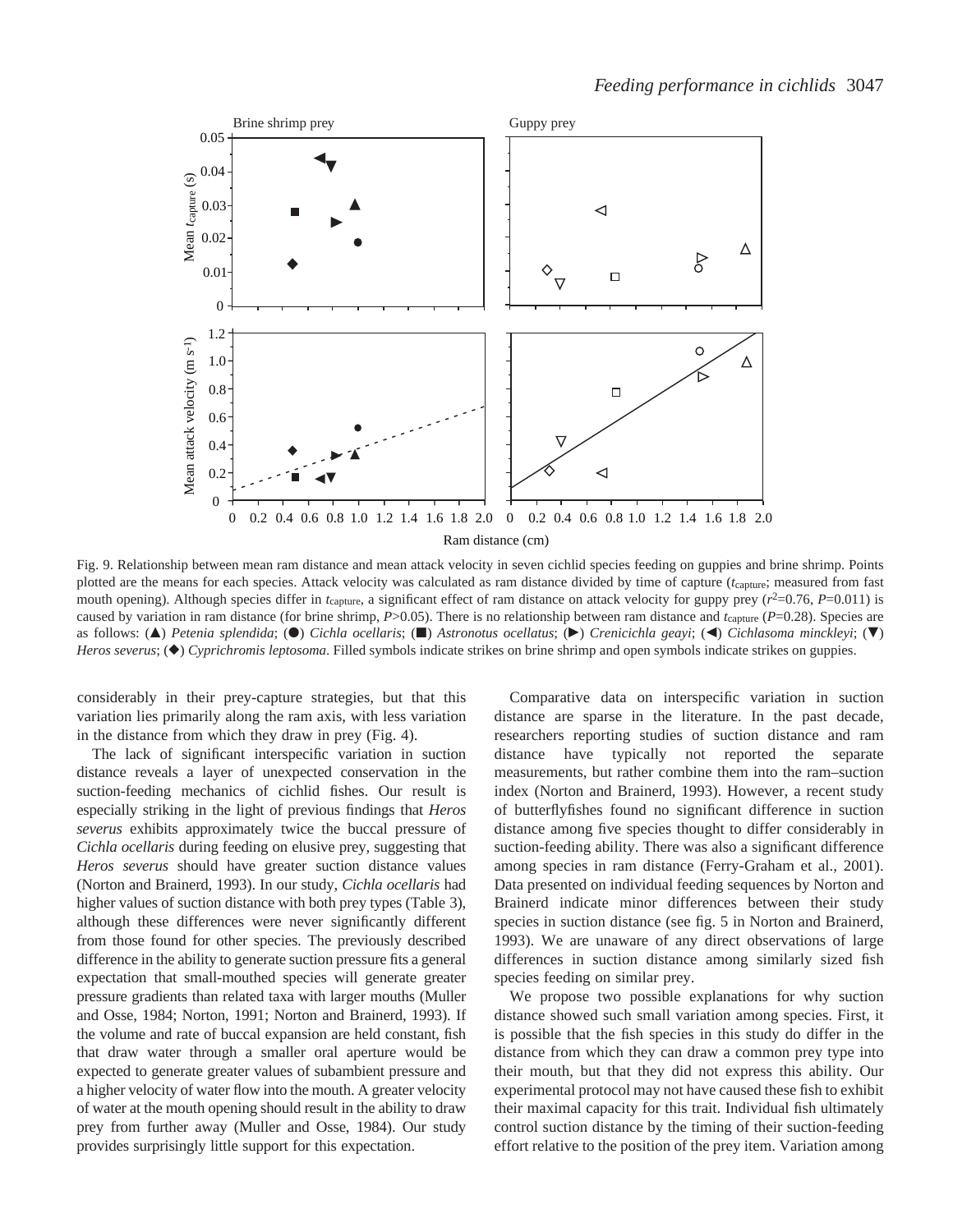species in buccal pressure and induced water velocity will only result in differences in suction distance if fishes attempt to extend the distance from which they draw prey.

Second, theoretical relationships derived from non-steady fluid mechanics suggest that variation in suction pressure and induced water velocity at the mouth opening may not translate into significant changes in water velocity away from the mouth. Water is drawn into the mouth during suction feeding in response to the subambient pressure generated inside the buccal cavity. Water flowing through the mouth opening is drawn from a space in front of the mouth as well as from above and below the head (Alexander, 1967; Weihs, 1980; Van Leeuwen, 1984; Lauder and Clark, 1984), although the rate of flow towards the mouth will not be the same from all directions (Weihs, 1980; Muller et al., 1982). The velocity of any given water particle will be inversely proportional to  $d^3$  (Muller et al., 1982), where *d* is the distance of the particle from the center of the mouth. This relationship implies that water velocity, and thus the forces that determine the ability of the fish to draw prey into the mouth, drop off precipitously with distance from the mouth. Because water velocity decays exponentially with distance from the mouth aperture, even a doubling of the water velocity at the mouth may do little to extend the distance from which prey can be drawn in. An interesting consequence of this relationship is that, although variation in subambient pressure that is created may result in substantial variation in the velocity of water at the mouth opening, the effect on water velocity as one moves away from the oral opening will be small. This mechanical phenomenon may represent a major constraint on the distance over which suction feeding can be expected to be effective in aquatic-feeding vertebrates.

We emphasize that, although suction distance may not scale linearly with water velocity at the oral aperture, a positive relationship is expected. Greater water velocity at the mouth should result in a greater potential suction distance. However, suction distance will vary on a much smaller scale than velocity at the mouth opening. Our interpretation of the diversity of feeding performance in cichlids is that variation among species may exist in the capacity to produce pressure and water velocity at the mouth aperture, but that this variation is compressed when it is transformed into measures of suction distance because of the exponential decline in velocity with distance from the mouth.

### *Re-evaluating the role of ram and suction in aquatic feeding strategies*

Movement of the predator towards the prey, termed ram, and movement of the prey towards the predator due to suction have been widely recognized as distinct but synergistic elements of prey capture in fishes (Alexander, 1967; Nyberg, 1971; Liem, 1980; Motta, 1984; Van Leeuwen and Muller, 1984; Norton and Brainerd, 1993). In recent years, the predominant picture that has emerged is that ram and suction represent extremes of a continuum from pure ram to pure suction, with most strike sequences and most fish species utilizing a combination of these actions to capture mobile prey (Norton and Brainerd,

1993; Wainwright and Richard, 1995). Our findings suggest that a modified interpretation of the role of ram and suction in fish feeding is needed.

In contrast to expectations derived from their feeding ecology and from previous studies of functional morphology, we found no significant differences among species in suction distance. Thus, variation in strike distance is formed mostly by changes in predator distance (Fig. 4). With reference to the potential space of ram and suction illustrated in Fig. 1, we found that the right-hand side of this graph was unoccupied, and species instead varied primarily along the ram axis. Even within species, ram and suction distance were only weakly correlated across feeding trials with a single prey type (Table 5). Thus, both among species and within individual fishes, ram and suction distance were usually unrelated. We suggest that the ram–suction continuum is better thought of as a two-dimensional space than a single axis.

If, as discussed in the previous section, there are severe mechanical limits on how far fish can extend suction distance by altering buccal pressure, then we predict that a low interspecific range in this variable will prove to be a general feature of fish prey-capture strategies. Assuming that, for an individual fish, suction is effective only over a limited distance, a key component of the strategy to capture an elusive prey item is the mechanism used to get close enough to the prey so that suction can be employed successfully. When capturing elusive guppies, species in this study varied along an axis that, at one extreme, employed high attack velocities during the strike and, at the other extreme, relied on stealth to approach the prey prior to the strike (Fig. 9). Taxa such as *Petenia splendida*, *Cichla ocellaris* and *Crenicichla geayi* that employ high amounts of ram achieve higher attack velocities than taxa such as *Cyprichromis leptosoma* and *Heros severus* that approached the prey more slowly prior to the strike (Fig. 9).

We advocate a view in which the primary role of ram is to move the mouth opening rapidly close enough to the prey to permit the successful use of suction. An extreme or very rapid ram strategy can be expected to be most important when feeding on elusive prey that have the greatest capacity for detecting the predator and escaping the flow of water created by suction. As noted by other authors (Norton, 1991; Nemeth, 1997b), we found that ram tended to increase within cichlid species when feeding on the more elusive guppies (Fig. 4), and those species in our study known to feed on more elusive prey in the wild, *Petenia splendida*, *Cichla ocellaris* and *Crenicichla geayi*, were the taxa that used the greatest amount of ram (Fig. 4). In the species we studied, ram was achieved by a combination of forward body movement and jaw protrusion (Fig. 4). The proportional effect of jaw protrusion was considerable in some cases, particularly for *Petenia splendida* and *Heros severus*, in which ram distance was nearly doubled by jaw protrusion (Table 3). Jaw protrusion contributes to the ram component of a strike and in this study increased attack velocity (Fig. 9; see also Alexander, 1969; Motta, 1984).

If variation among taxa in the ability to generate pressure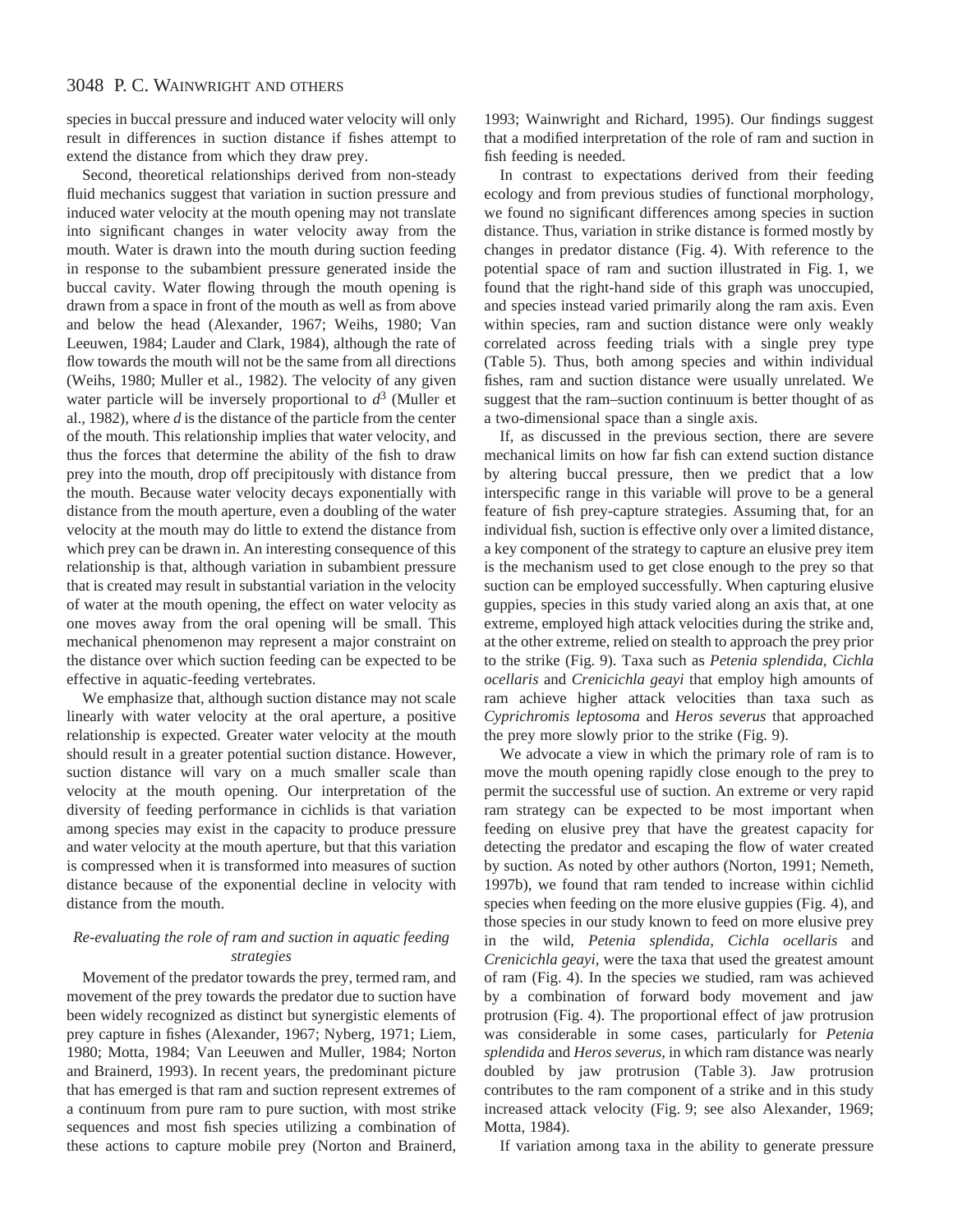gradients does not translate into substantial differences in suction distance, what are the possible performance advantages of increased buccal pressure? We see at least two ways in which increased buccal pressure may enhance suction-feeding performance. First, a general relationship can be expected in which strikes with greater buccal pressure generate a greater velocity of water flow at the mouth opening, and in close proximity to the mouth, than strikes with smaller pressure gradients. This enhanced velocity of water flow should result in a greater ability to accelerate prey into the mouth because the drag forces that are generated will increase exponentially with water velocity. Thus, although the flow may not extend very far in front of the mouth, greater rates of flow near the mouth can be expected to enhance prey-capture performance. Second, enhanced suction pressure and the resulting enhanced flow velocity may be especially important in a common feeding behavior that is not dealt with in the present paper. Many fish use suction to capture prey that are either perched on structures or even attached firmly to a substratum (Drucker and Jensen, 1991; Norton, 1991; Norton, 1995). In these situations, the high flow rates that are generated close to the mouth may be especially important in helping to dislodge prey. The use of high-velocity suction feeding to capture prey that grip structures in the environment may be more common and more significant in the diversification of teleost feeding mechanisms than previously thought.

### *Comments on the ram–suction index*

In an important contribution intended to provide a benchmark for quantification of the role of ram and suction during prey capture strikes in aquatic vertebrates, Norton and Brainerd (Norton and Brainerd, 1993) proposed the ram–suction index (RSI): (ram distance minus suction distance)/(ram distance plus suction distance). This index ranges from a value of −1, indicating all suction, to a value of 1, indicating a strike that is achieved entirely by ram. Since its introduction, the RSI has been used by a number of authors to characterize prey-capture behavior. It has been used in comparative analyses among species (Gibb, 1997; Ferry-Graham et al., 2001) and in studies within species that focus on topics such as ontogeny (Cook, 1996) and prey type modulation (Lemell and Weisgram, 1997; Nemeth, 1997b; Ferry-Graham, 1998). In the light of the results of this study, we highlight two concerns about the RSI that caution against its use as a measure of ram or suction performance.

First, our finding that suction distance does not differ significantly among species traditionally thought to exemplify model ram and suction feeders indicates that this variable is not a robust measure of the contribution of suction to preycapture events. The expected exponential decline in flow velocity with distance from the mouth (Muller et al., 1982) suggests that suction distance is unlikely to perform well as a measure of suction-feeding performance. Our finding of little interspecific variation in suction distance suggests the possibility that previous reports of differences among species in the RSI may largely reflect differences in ram distance.



Fig. 10. The relationship between the ram–suction space and the ram–suction index, RSI (Norton and Brainerd, 1993). RSI values are isoclines in this space. Paired values of ram and suction distance along each line give a common value of the RSI. Thus, RSI does not reflect the absolute amounts of ram distance or suction distance, and a given value of the RSI can be formed by any value of ram distance or suction distance paired with the appropriate partner value. These relationships indicate that the RSI will not perform well as a measure of suction- or ram-feeding performance.

Unfortunately, it is difficult to confirm this because ram and suction distance have not been separately reported in studies that use the RSI.

Second, because the RSI is a ratio, it can obscure variation among feeding sequences in the magnitude of ram or suction distance. The RSI is the ratio of the difference between ram and suction and their combined total. A plot of the ram–suction space (Fig. 10) illustrates that RSI values exist as isoclines. Any value of RSI can be formed by any value of ram distance as long as it is combined with the appropriate value of suction distance. Put another way, two feeding sequences with very different values of ram can have the same RSI value, given appropriate suction distances. Thus, RSI values reflect the relative amount of ram and suction distance, but can obscure differences in the absolute amount of these quantities. It is the absolute values of ram and suction distance that we expect to be most important with respect to overall prey-capture performance.

#### *Measuring ram- and suction-feeding performance*

A major goal in studies of the functional morphology of feeding in fishes is to identify key elements of feeding performance that can be measured on individual fishes and used in comparative studies that seek to interpret the diversity of form and behavior. Do ram distance and suction distance adequately characterize important aspects of feeding ability in aquatic feeding vertebrates? We conclude that the two measures may, with qualifications, be used to assess certain elements of the prey-capture methods used by fishes, but that neither should be used by itself as a measure of feeding performance.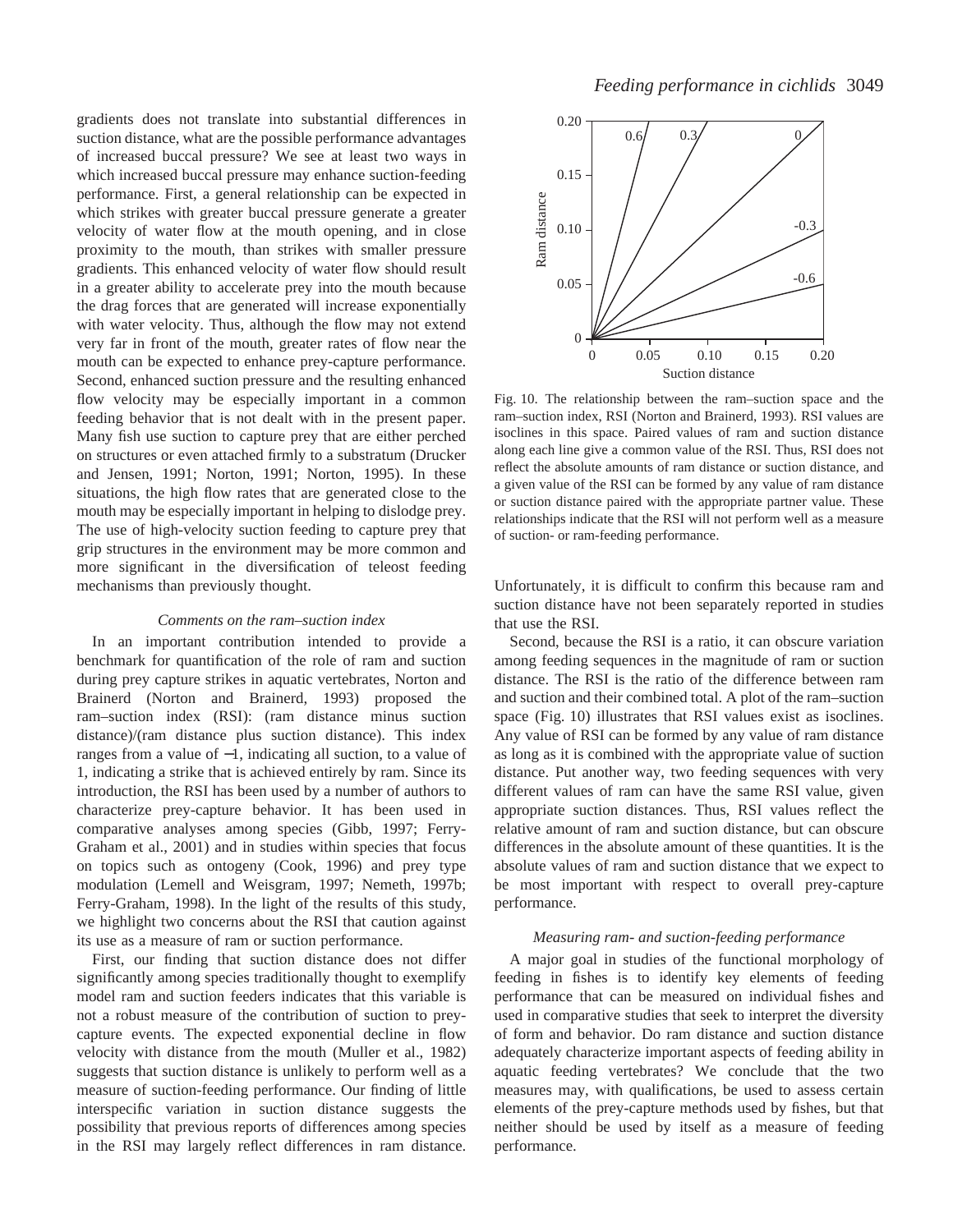In this study, differences among species in ram distance reflected differences in feeding ecology. Species that feed largely on highly elusive prey tended to demonstrate larger ram distances. In addition, ram distance generated differences in the approach velocity of the predator, with those same species achieving higher velocities (Fig. 9). However, the relationship between ram distance and attack velocity need not hold. If strike kinematics were particularly slow, a large value of ram distance could be achieved with a slow approach velocity. Combined measures of ram distance and attack velocity appear to be a more promising approach to characterizing this component of the strike.

The prognosis may not be as good for suction distance. We detected no differences among species in this variable (Table 4; Fig. 4), despite the fact that previous studies have found that some of these species generate different maximum values of buccal pressure and that the cichlids used eat very different prey types (Barel, 1983; Van Leeuwen and Muller, 1983; Van Leeuwen and Muller, 1984; Norton and Brainerd, 1993). Our findings may be understood in the light of previous hydrodynamic considerations of the consequences of variation in buccal pressure (Muller et al., 1982). If water velocity declines in proportion to the cube of distance from the mouth (Muller et al., 1982), then a linear relationship between velocity at the mouth opening and suction distance would not be expected. Because of this exponential relationship, large differences in buccal pressure among species, or among strikes by the same fish, will result in relatively small changes in suction distance that may be difficult to measure. Empirical studies are needed that quantify the relationship between buccal pressure, velocity at the mouth opening and suction distance. For example, to our knowledge, there have been no empirical tests with living fish of the predictions of Muller et al. (Muller et al., 1982) that water velocity will decline as an inverse function of  $d^3$ . Nevertheless, given the expectation that suction distance will scale as a function of the inverse of  $d^3$ , a positive relationship would still be expected. To be useful, suction distance will need to be measured at a fine scale with low error.

Measuring suction distance with low error is further complicated by the fact that this variable is sensitive to differences in the physical properties and behavior of prey. Variation among prey in size, density and shape will influence their susceptibility to the induced flow of the predator, making it difficult to compare the results of studies performed with different experimental prey. In addition, living prey often attempt to escape from the striking predator, resulting in variation among prey and among sequences in the resistance of the prey to the water flow generated by the predator. In the present study, guppies usually performed a fast-start escape response immediately prior to capture. The influence of variation in the behavior and morphology of prey on suction distance is discussed in detail by Norton and Brainerd (Norton and Brainerd, 1993).

An additional difficulty with suction distance is that it may not reflect all of the suction effort of the predator. The actions of suction feeding will pull predators towards their prey just as they draw the prey towards the predator (Van Leeuwen and Muller, 1984). Forward movement of the predator due to suction would be measured as part of ram distance in a study such as ours. In some systems, this effect may be particularly pronounced and may even result in a situation where very little movement of the prey is detected despite considerable suctionpowered rostral motion of the predator (Aerts et al., 2000a).

To resolve interspecific differences in the generation of suction, careful measures of suction distance will need to be combined with direct measures of water velocity in front of the mouth and of the volume of water drawn in during prey capture. These measures will almost certainly be strongly sizedependent, and the integration of body size into our understanding of prey-capture diversity is currently lacking. These pieces of information taken together may hold the greatest promise as measures of suction-feeding performance.

We gratefully acknowledge Sven Kullander and Kirk Winemiller for advice on cichlid taxonomy, Matt Stephens and Dean Hendrickson for loan of the *Cichlasoma minkleyi*, Michael Graham for statistical guidance, Ian Hart for Fig. 1 and Chris Sanford and Richard Svanbäck for valuable feedback on a draft of this paper. We thank the National Science Foundation for fellowship (C.D.H.) and research support (IBN-0076436 to P.C.W.).

### **References**

- **Aerts, P., Van Damme, R. and Herrel, A.** (2000a). Intrinsic mechanics and control of fast cranio-cervical movements in aquatic feeding turtles. *Am. Zool*. **40**, 926.
- **Aerts, P., Van Damme, R., Van Hooydonck, B., Zaaf, A. and Herrel, A.** (2000b). Lizard locomotion: how morphology meets ecology. *Neth. J. Zool.* **50**, 261–277.
- **Alexander, R. McN.** (1967). *Functional Design in Fishes*. London: Hutchinson.
- **Alexander, R. McN.** (1969). Mechanics of the feeding action of a cyprinid fish. *J. Zool., Lond.* **159**, 1–15.
- **Barel, C. D. N.** (1983). Towards a constructional morphology of the cichlid fishes (Teleostei, Perciformes). *Neth. J. Zool*. **33**, 357–424.
- **Conkel, D.** (1993). *Cichlids of North and Central America*. Neptune City, NJ: T. F. H. Publications.
- **Cook, A.** (1996). Ontogeny of feeding morphology and kinematics in juvenile fishes: a case study of the cottid fish *Clinocottus analis*. *J. Exp. Biol*. **199**, 1961–1971.
- **De Visser, J. and Barel, C. D. N.** (1998). The expansion apparatus in fish heads, a 3-D kinetic deduction. *Neth. J. Zool.* **48**, 361–395.
- **Drucker, E. G. and Jensen, J. S.** (1991). Functional analysis of a specialized prey processing behavior – winnowing by surfperches (Teleostei, Embiotocidae). *J. Morph*. **210**, 267–287.
- **Ferry-Graham, L. A.** (1998). Feeding kinematics of hatchling swellsharks *Cephaloscyllium ventriosum* (Scyliorhinidae): the importance of predator size vs. predatory experience. *Mar. Biol*. **131**, 703–718.
- **Ferry-Graham, L. A. and Lauder, G. V.** (2001). Aquatic prey capture in ray-finned fishes: A century of progress and new directions. *J. Morph*. **248**, 99–119.
- **Ferry-Graham, L. A., Wainwright, P. C. and Bellwood, D. R.** (2001). Prey capture in long-jawed butterflyfishes (Chaetodontidae): the functional basis of novel feeding habits*. J. Exp. Mar. Biol. Ecol*. **256**, 167–184.
- **Garland, T., Jr** (1984). Physiological correlates of locomotory performance in a lizard: an allometric apporach. *Am. J. Physiol.* **247**, R806–R815.
- **Garland, T.** (1999). Laboratory endurance capacity predicts variation in field locomotor behaviour among lizard species. *Anim. Behav.* **58**, 77–83.
- **Gibb, A. C.** (1997). Do flatfish feed like other fishes? A comparative study of precomorph prey-capture kinematics. *J. Exp. Biol.* **200**, 2841–2859.